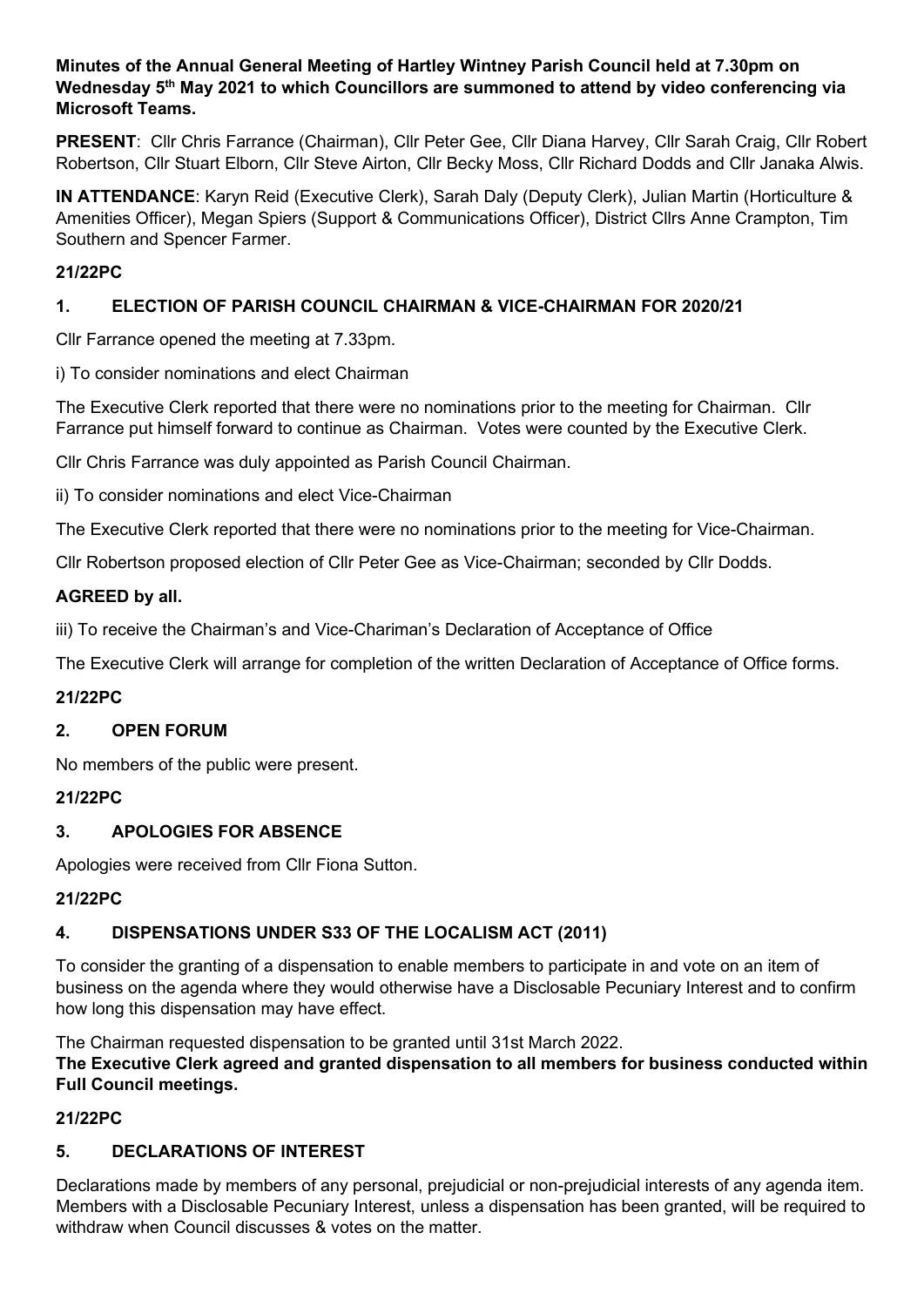### **No interests were declared.**

### **21/22PC**

### **6. WARD MEMBERS REPORT**

Cllr Anne Crampton updated the Council on several matters. Cllr Crampton hopes to arrange a meeting to address parking issues around the Hartley Wintney, including the Cricket Green and to discuss schemes to combat the climate emergency recently declared by HDC.

Cllr Tim Southern updated on discussions with HDC Countryside Team regarding puddles across Hazeley Heath footpaths, noted his concerns about the size of proposed care home at the Grey House School site and addressed the work that must be done to improve road conditions.

Cllr Spencer Farmer echoed Cllr Southern's concerns over size of care home at Grey House School site. Cllr Farmer briefly updated Council on Shapley Heath. Several local Council's have submitted letters objecting to the development at Shapley Heath, both Cllr Crampton and Cllr Farmer voiced their issues with the survey at Opportunity's Board and it was noted that the launch of website will be  $24<sup>th</sup>$  May.

#### **21/22PC**

### **7. APPROVAL OF MINUTES**

Cllr Dodds proposed approval of the minutes of the Full Council meeting on 12th April 2021; seconded by Cllr Robertson.

### **AGREED by all.**

#### **21/22PC**

# **8. ACTIONS LOG & PARISH OFFICE REPORT**

20/21PC 66. – Cllr Airton asked what the plan was for presenting the community awards. The Executive Clerk explained that the current plan is to align the community awards with the opening of the Lucy Pygott Centre.

#### **ACTION: The Executive Clerk to update Item 20/21PC 66. on Actions Log.**

#### **21/22PC**

#### **9. PARISH COUNCIL FINANCE**

i) Income & expenditure, bank reconciliation & cashbook reports for March 2021 (attached)

Cllr Airton proposed approval of income & expenditure, bank reconciliation & cashbook reports for March 2021; seconded by Cllr Gee.

#### **AGREED by all.**

The Executive Clerk noted that after discussion at the Finance Committee meeting, a report has been written and attached to further clarify finance documents.

ii) Payments listings (attached)

Cllr Craig proposed approval of payments listing; seconded by Cllr Harvey.

#### **AGREED by all.**

iii) Schedule of regular direct debit payments & annual subscriptions (attached)

Cllr Elborn proposed approval of the schedule of regular direct debit payments & annual subscriptions; seconded by Cllr Wilson.

#### **AGREED by all.**

iv) Review and approve update/recommendation from Finance Committee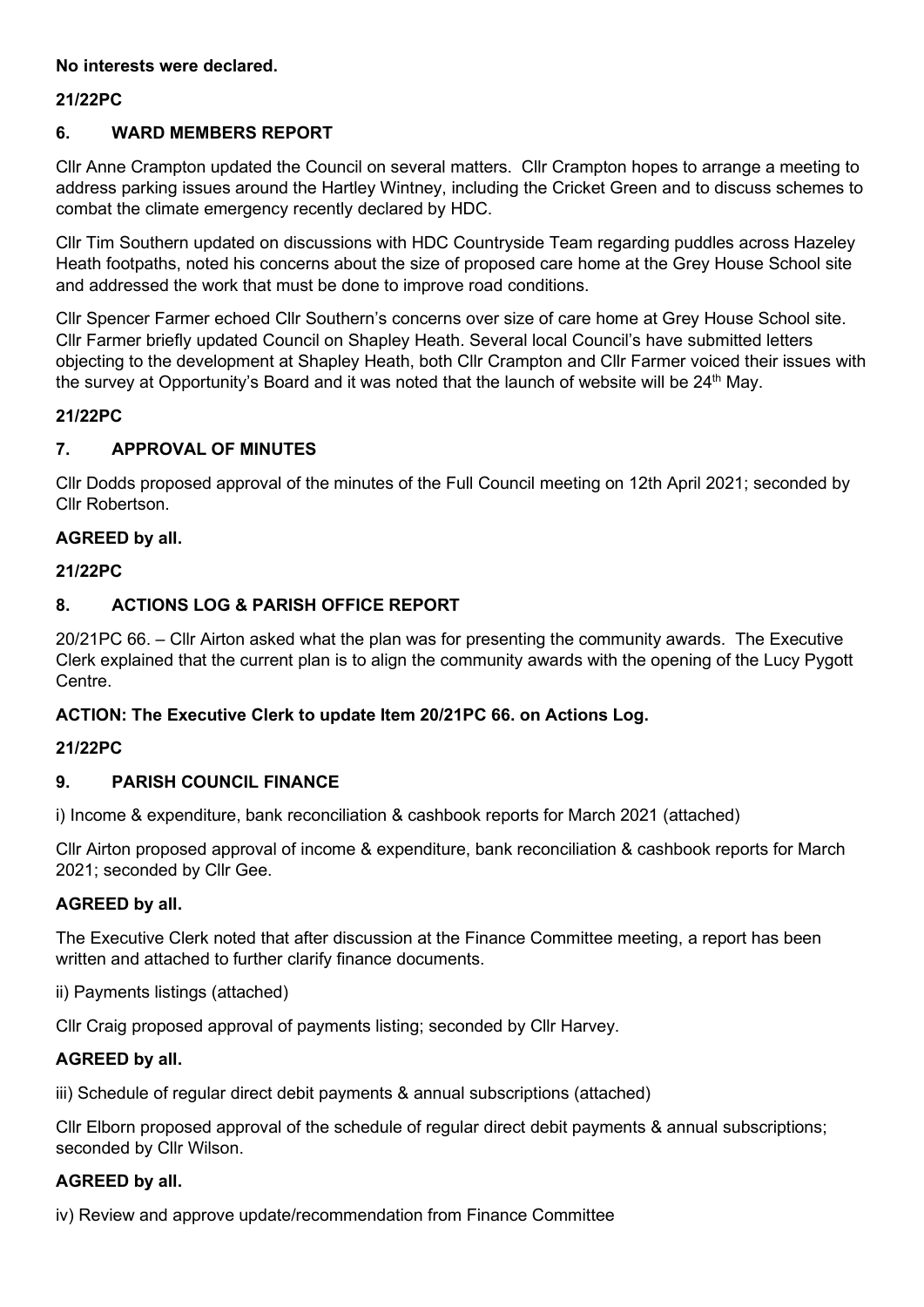There were no recommendations to be reviewed and approved.

Item 21/22PC 11. was completed on the agenda.

#### **21/22PC**

#### **10. APPOINTMENT OF STANDING COMMITTEES & PARISH COUNCIL REPRESENTATIVES**

Committee membership for the council year 2019/20 is as follows;

| <b>Planning &amp;</b><br>Infrastructure | <b>Policy</b> | <b>Finance</b> | <b>Environment &amp;</b><br><b>Amenities</b> | <b>Staffing</b> |
|-----------------------------------------|---------------|----------------|----------------------------------------------|-----------------|
| D Harvey                                | S Craig       | C Farrance     | S Airton                                     | S Craig         |
| C Farrance                              | P Gee         | D Harvey       | R Robertson                                  | D Harvey        |
| R Dodds                                 | R Dodds       | S Airton       | J Alwis                                      | P Gee           |
| S Elborn                                | R Robertson   | P Gee          | I Wilson                                     | C Farrance      |
| R Robertson                             | C Farrance    | S Craig        | <b>B</b> Moss                                | R Dodds         |
| S Craig                                 | <b>B</b> Moss |                | P Gee                                        |                 |
| I Wilson                                |               |                | C Farrance                                   |                 |
|                                         |               |                |                                              |                 |

### **ACTION: The Executive Clerk to check Cllr Sutton's preferences.**

Changes were made to Parish Council representatives for the council year 2021/22.

The Council's representatives are as follows;

Civil and Military Aviation Liaison - Cllr Harvey

Elvetham Charities - Cllr Robertson

Traffic Partnership (Highways and Transport) - Cllr Farrance stepped down from meeting due to concerns over its productivity.

Housing Matters – Cllr Robertson

Hart District Assc. of Parish & Town Councils – Cllr Harvey

Hazeley Heath Management Committee – Cllr Dodds & *Cllr Sutton?* 

Business Hub – Cllr Farrance & Deputy Clerk

Press and Media – Executive Clerk & SCO

Older Persons Wellbeing – Community Hub

St Mary's Church – Cllr Gee

Victoria Hall Charity Committee - Cllr Gee

Youth Liaison – Cllr Sutton & Deputy Clerk

Neighbourhood Plan – Cllrs Farrance (Steering Group Chairman)

Lucy Pygott Centre Working Party – Cllrs Airton, Cllr Elborn & Executive Clerk

Community Bus Working Party – Cllr Craig, Cllr Farrance, Executive Clerk & CSO

Shadow Steering Group – Cllr Farrance & Cllr Harvey

Community Hub – Cllr Sutton & Cllr Farrance

Heritage Society – Cllr Farrance & Cllr Harvey

FTTP – Cllr Elborn

## **21/22PC**

## **11. PARISH COUNCIL PROCEDURES & POLICIES**

To approve: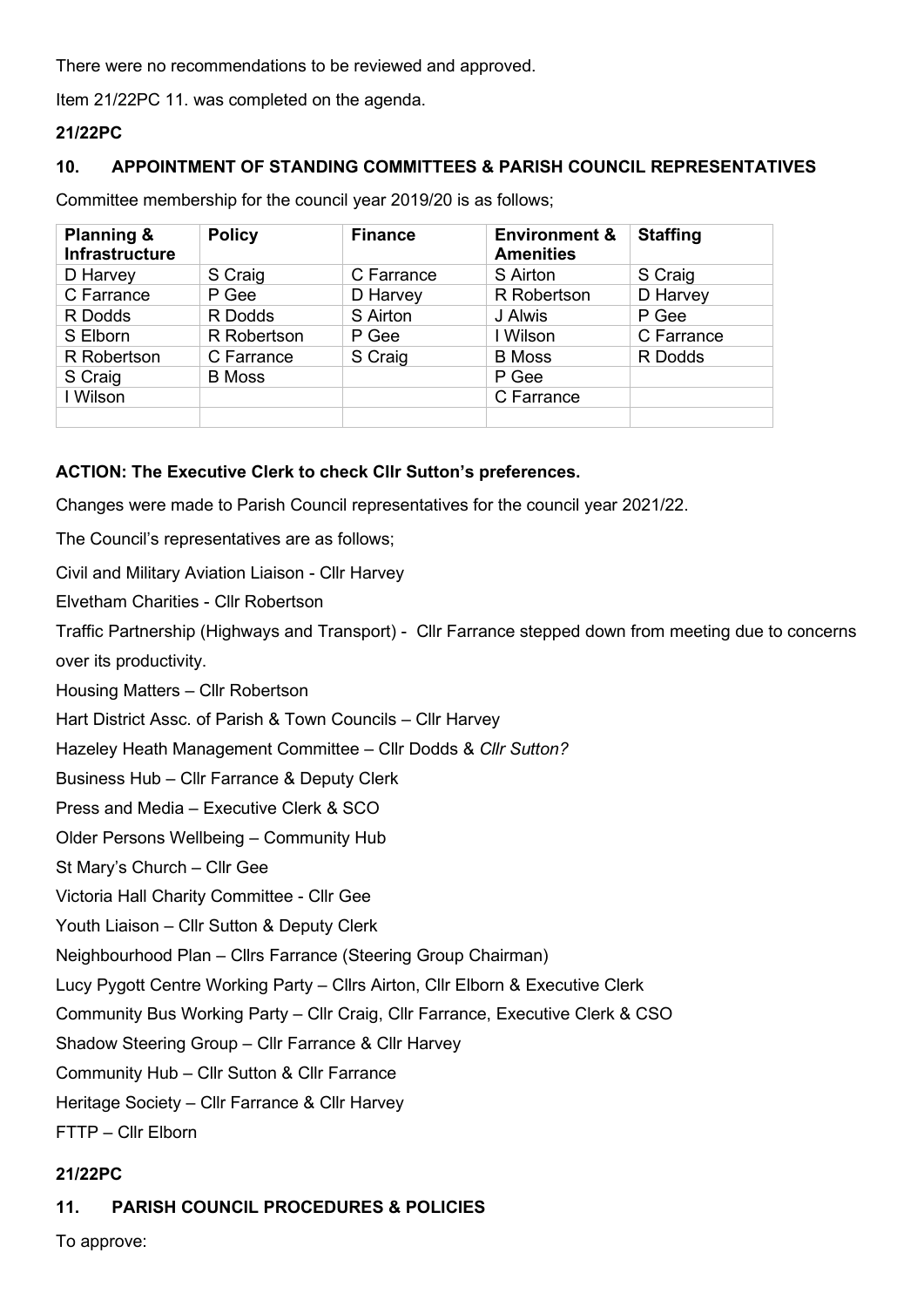i) Standing Orders 21/22 (attached)

Cllr Dodds proposed approval of Standing Orders 21/22; seconded by Cllr Wilson.

# **AGREED by all.**

ii) Financial Regulations 21/22 (attached)

Cllr Elborn proposed approval of Financial Regulations 21/22; seconded by Cllr Craig.

# **AGREED by all.**

iii) Standing Committee Terms of Reference 21/22

Cllr Wilson proposed approval of Standing Committee Terms of Reference 21/22; seconded by Cllr Elborn.

## **AGREED by all.**

iv) Discuss Parish Council delegation and meeting arrangements for June 2021

The Executive Clerk updated Council on meeting arrangements for June 2021 given advice from HALC and government legislation. The advice is to not hold face to face meetings and grant delegative powers. Informal remote meetings may be held in which recommendations can be made to the Executive Clerk who will have the delegative authority to action the recommendations. The Full Council meeting will be postponed until after June. Arrangements going forwards will be dependent on government guidelines. Parish Councillors were asked to vote on whether they were in favour of the proposed delegation and meeting arrangements for June 2021.

# **10 FOR 0 AGAINST 1 ABSTAIN**

## **21/22PC**

# **12. COMMITTEE MINUTES & UPDATE INC. WORKING GROUPS**

Verbal update on any matters discussed in Committees (incl. associated working parties) and approve any non-financial recommendations from recent Committee meetings;

## i) Community Bus Report (Cllr Craig)

Cllr Craig updated the Council on the community bus. The new bus has been purchased and delivered, it is now being prepped for service including installation of COVID screening measures and a Draft Agreement and Memorandum of Understanding will be shortly given to the Rosie Bus team. After feedback from HCC, it was noted that Concessionary Bus Passes would be permitted on two timetabled services. Cllr Farrance acknowledged that the fare structure will be reviewed and given legal advice, the Rosie Bus Group will become a CIO (Charitable Incorporated Organisation).

ii) Community Hub & Business Hub Reports (Cllr Sutton / Cllr Farrance)

Cllr Farrance updated the Council on the Community Hub and ensured that both himself and Cllr Sutton will report on any relevant issues.

Cllr Farrance noted that the Business Hub had a well-attended meeting to which a small working party was set up. Plans for re-opening of High Street were discussed, it was decided free parking will be provided in Monachus Car Park on Saturday 29<sup>th</sup> May and any other plans will be organised and funded by retailers.

iii) To receive any available minutes from Committee meetings since last meeting (to be circulated)

Available minutes from Committee meetings since last meeting were received.

## **21/22PC**

# **13. CHAIRMAN'S ANNOUNCEMENTS, PARISH COUNCILLOR MATTERS & TRAINING FEEDBACK**

**Cllr Chris Farrance –** spoke with Year 3 pupils at Greenfields School as part of the Curriculum they are encouraged embrace civic responsibility. Pupils were interested and engaged with the idea of a Youth Council.